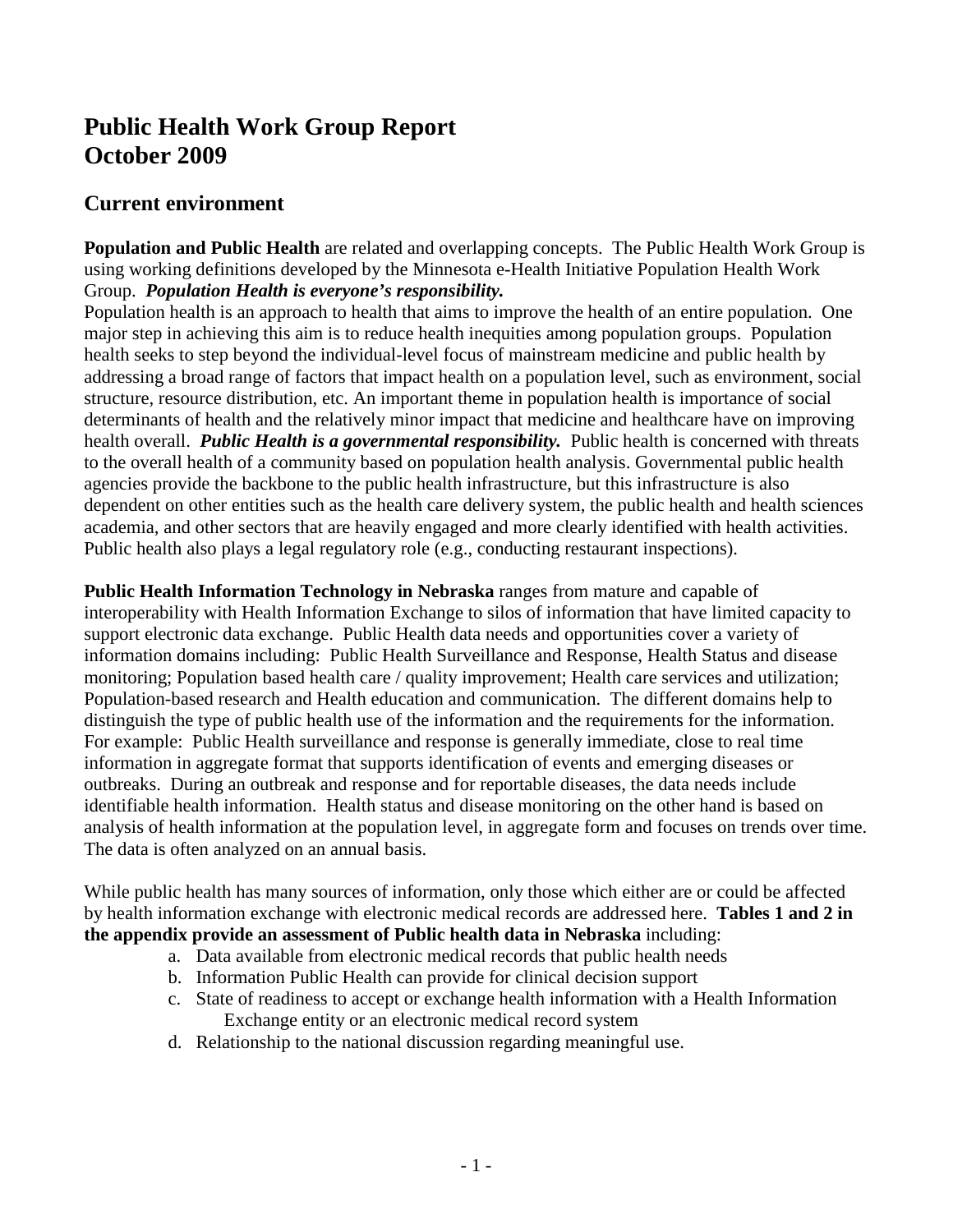## **Key Considerations and Recommendations**

#### **Business and technical operations**

- **Staged approach to interoperability between public health and electronic medical record systems** can be established based on maturity of the public health system, immediate benefit to physician provider practice and the federal priorities related to meaningful use. (Tables 3 and 4 in the appendix provide more detail about the stages and readiness of the public health system.)
	- $\triangleright$  In the **first stage,** the concentration would be on the three types of health information exchange that will meet the most urgent legal requirements, bring the most immediate benefit to public health and to the provider and is applicable to the largest number of ambulatory care providers. This stage would include the exchange of immunization, reportable disease and syndrome surveillance information. Table A below summarizes the analysis of these data exchanges.
	- The **second stage** would include the various other well-established public health registries that are mature and are capable or potentially capable of receiving information electronically. These systems currently obtain information from hospitals, through reviews of records and voluntary reporting by key providers. Reports are sent electronically, on paper or entered directly into the registry by the provider. This group of registries target specific types of providers or specific populations. They are less likely to be applicable to the majority of ambulatory care physician providers. The National HIT Policy Committee endorsed the use of disease registries, "specifically as a way for specialists to report quality data and demonstrate meaningful use"**. [i](#page-12-0)**
	- The **third stage** will be the development of a chronic disease registry through the collaboration of public and private health care entities. The leading causes of death in Nebraska are associated with chronic diseases. Currently, most of the information about incidence and quality are based on measures derived from death and hospital data. The lack of information about incidence in early stages of chronic disease seriously limit the ability of medical providers and the community to measure the impact of risk reduction, early screening and treatment. Through the use of EMR-S by medical providers and health information exchange organizations information could shared regarding the incidence and characteristics of diseases at onset or early in the life cycle. The registry will provide information critical to community chronic diseases prevention initiatives focused.
	- The **fourth stage** would be the evolution of knowledge, understanding and ability to measure the incidence of chronic disease and the impact of community and provider interventions. Electronic medical records do not necessarily articulate and track outcomes. Current analysis and reporting is based on hospital discharge and mortality data. Most rates of disease incidence are based on hospital data. This would include the identification / development of relevant and meaningful measures and rates based on incidence information from ambulatory settings. This is needed to improve the capacity to assess the health status of the community and to evaluate the quality and effectiveness of the health care system and community ability to improve the health of their residents. Unlike communicable diseases, immunizations and vital statistics, understanding chronic disease in a population will require developing strategies for bundling information. This will require us to develop both methodologies and relevant parameters for interpretation.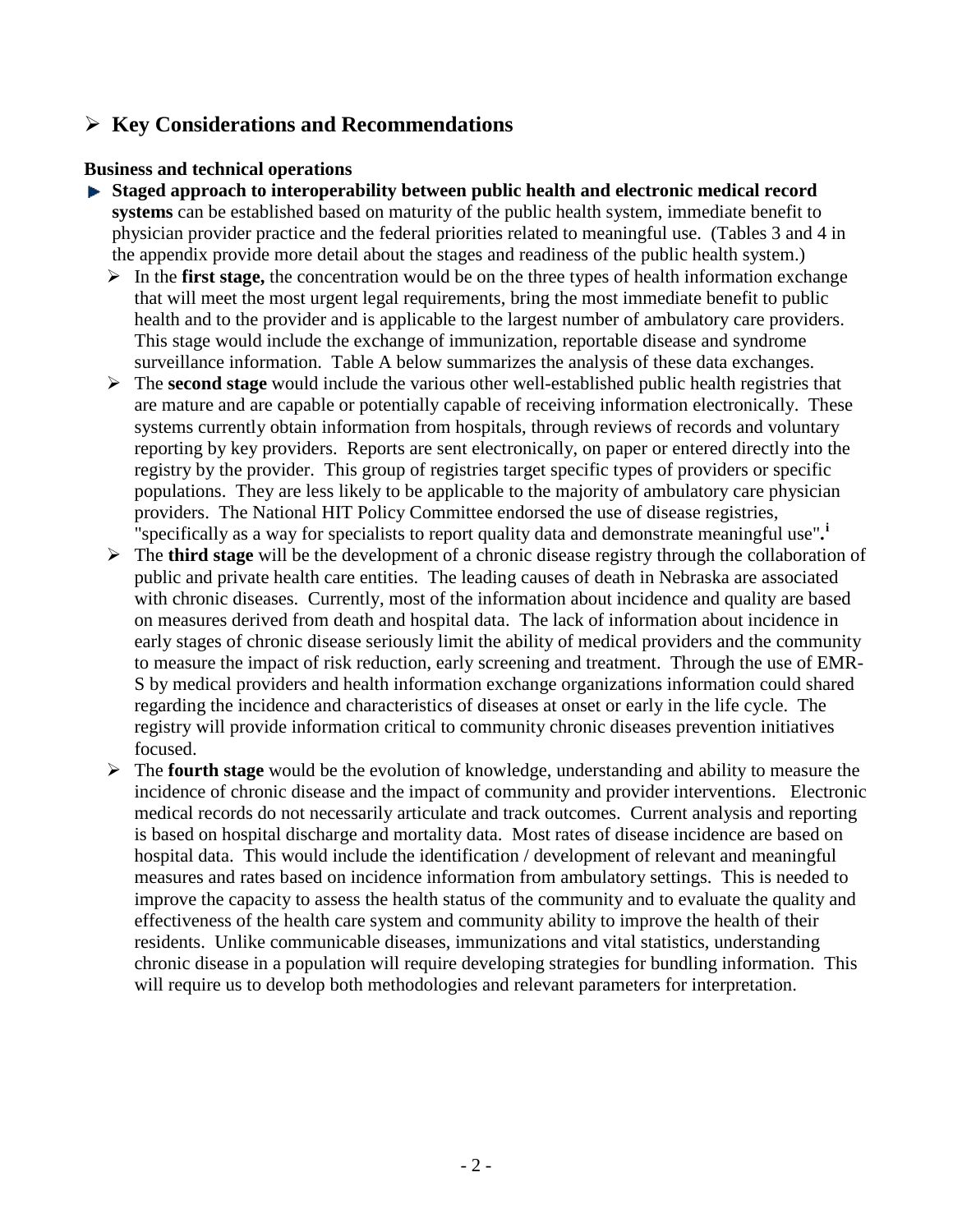#### **Governance**

#### **Public Health Stakeholders**

- $\triangleright$  Stakeholders representing public health interests need to include both state and local perspectives. For efficiencies and economies of scale, the major public health data systems that interface EMRs and Health information exchanges will be managed at the state level. Local public health represents the entities who work directly with their local health care providers to use the data to improve the health status of their populations.
- $\triangleright$  Public Health stakeholders need to partner with the larger effort to meaningful use of electronic health information. This includes both information coming **to** public health for population health and knowledge support that can come **from** public health to the health care provider to support decision-making.

#### **Return on Investment**

Measuring the return on investment for implementing electronic medical record systems and health information exchange organizations needs to be at the heart of the e-health plan. Several factors related to public health that will affect return on investment are:

- Certain technologies are most cost effective when purchased and implemented at a state level. Examples are the Nebraska Electronic Disease Surveillance System, Nebraska Immunization Registry and the various disease registries.
- Local health departments are co-owners of public health data with the state public health authority. They have responsibility to analyze, report and use the information to improve the quality of care and health status within their jurisdictions.
- Example 1 and health departments develop and maintain a working relationship with the physicians and health care providers in their jurisdictions. This relationship will continue to play a critical role in response even as electronic means of communication improve.
- $\triangleright$  Response to outbreaks of disease and events that impact health of individuals is always local. This is true whether the response comes from a local health department, the state health department or a private health care provider. The local health departments have a key role to play with health care providers to assure health status monitoring, surveillance and response, and population-based health planning for their jurisdictions.
- $\triangleright$  For the private health care provider, return on investment should include:
	- o Reduction of time, effort and cost to provide required reporting to the public health entity
	- o Access to public health advisories, guidelines and recommendations in a timely and useful manner that supports clinical decisions.
	- o Participation and access to quality of care review and analysis that lead to outcomes such as early screening and identification of specific diseases and conditions.
	- o Access to immunization histories for patients

### **Barriers / Challenges**

There are barriers and challenges that must be addressed for effective interoperability and exchange of health information with public health and to assure meaningful use of that information by public health.

 $\triangleright$  Infrastructure and capacity vary widely as well as the readiness or sense of urgency among all the stake holders. This is true both for providers and for public health organizations. A cultural shift may need to occur for both medical providers and public health to reset expectations and practices for exchange of information.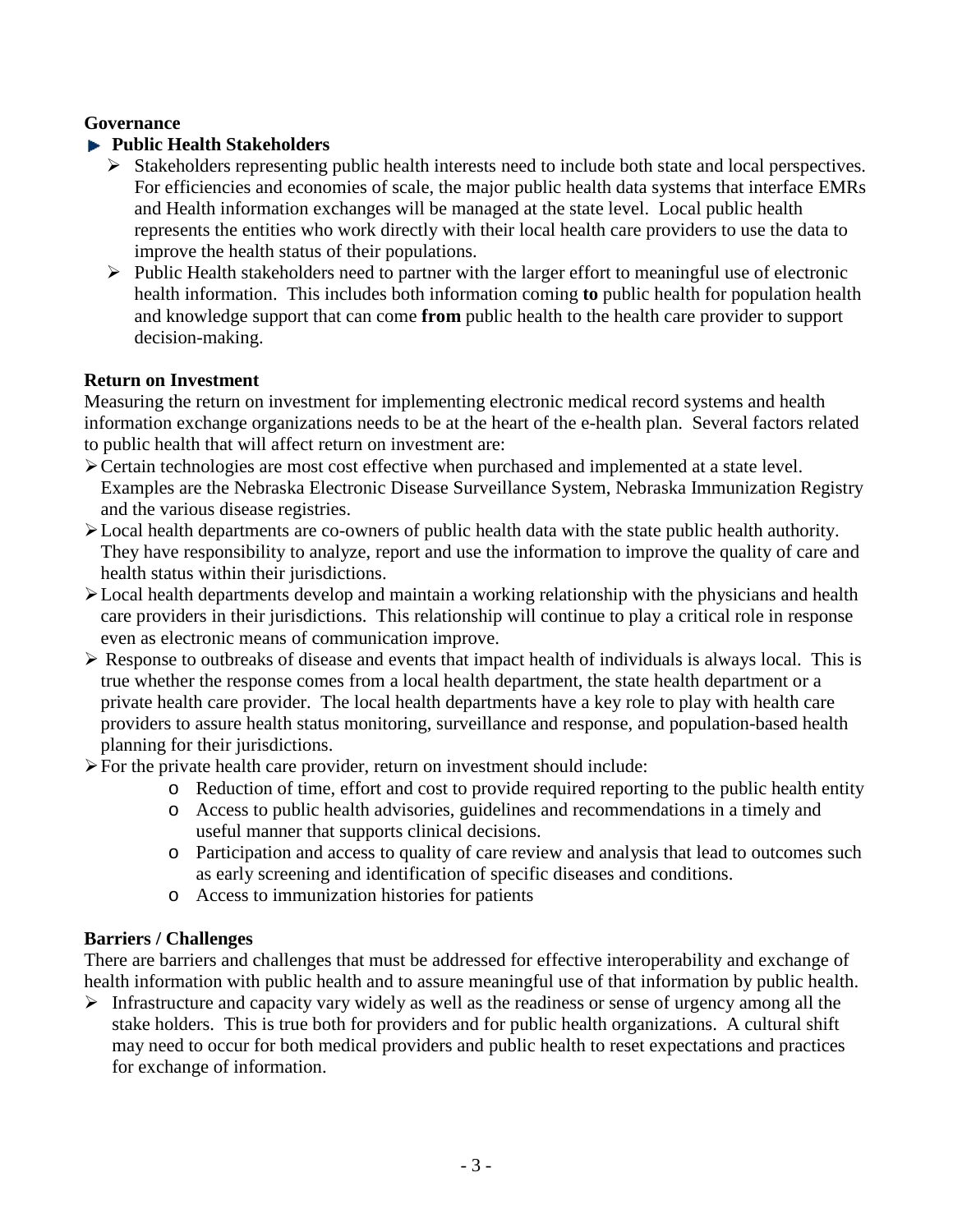- $\triangleright$  Electronic medical record software that meets the national (CCHIT) certification requirements have to be able to exchange information using the adopted standards for messaging and data but few come "off the shelf" with interfaces for key public health reporting such as immunization registries. This has also been true for laboratory information systems. The capacity is available but the implementation requires additional time and costs.
- $\triangleright$  Public health systems exist that have the capacity to interface with electronic medical records and laboratory systems. These applications are managed by different program areas. At this time, each program independently approaches the medical providers to obtain the needed health information.
- $\triangleright$  Privacy is both a perceived and real challenge. Policies and practices for information sharing vary depending on the entity, the type of information and the interpretation of federal and state requirements. Both HIPAA and the current HIT stimulus effort have defined public health uses of data as appropriate and allowed. But there are variations by state and locality. Most local public health agencies and medical providers do not have the resources or expertise to work through the range of acceptable practice and options for electronic information sharing.
- $\triangleright$  While the cost of purchasing software is a challenge, the greater challenge is the investment of time and human resources by the medical provider and public health that is necessary to implement an EMR. The lack of health informatics expertise and champions for electronic reporting further limit the electronic exchange of information with public health.
- $\triangleright$  Unrealistic expectations exist for health information exchange related to timeliness, quantity and relevance. Not all public health data needs to be instantly available. In fact, for many public health uses, aged or aggregated data for specific time periods (e.g. annual) is far more relevant. Other data such as communicable disease information exchange needs to be very close to real time. The added requirements for quality reporting to federal and private insurers will impact provider time and willingness to exchange information.
- $\triangleright$  Functional health information exchange will have to work across Health Information Exchange organizations. The core architecture of Health Information Exchange organizations vary. The methodology to access and exchange public health information will also be different.
- $\triangleright$  Electronic medical records and health information exchange may change what data is collected, how data is collected, how data is shared. Eventually clinical data sets will expand.
- $\triangleright$  The structure of the electronic record will have to support accessing information necessary to determine compliance with licensure and certification regulations. This includes keeping pace with changes in licensure and regulation.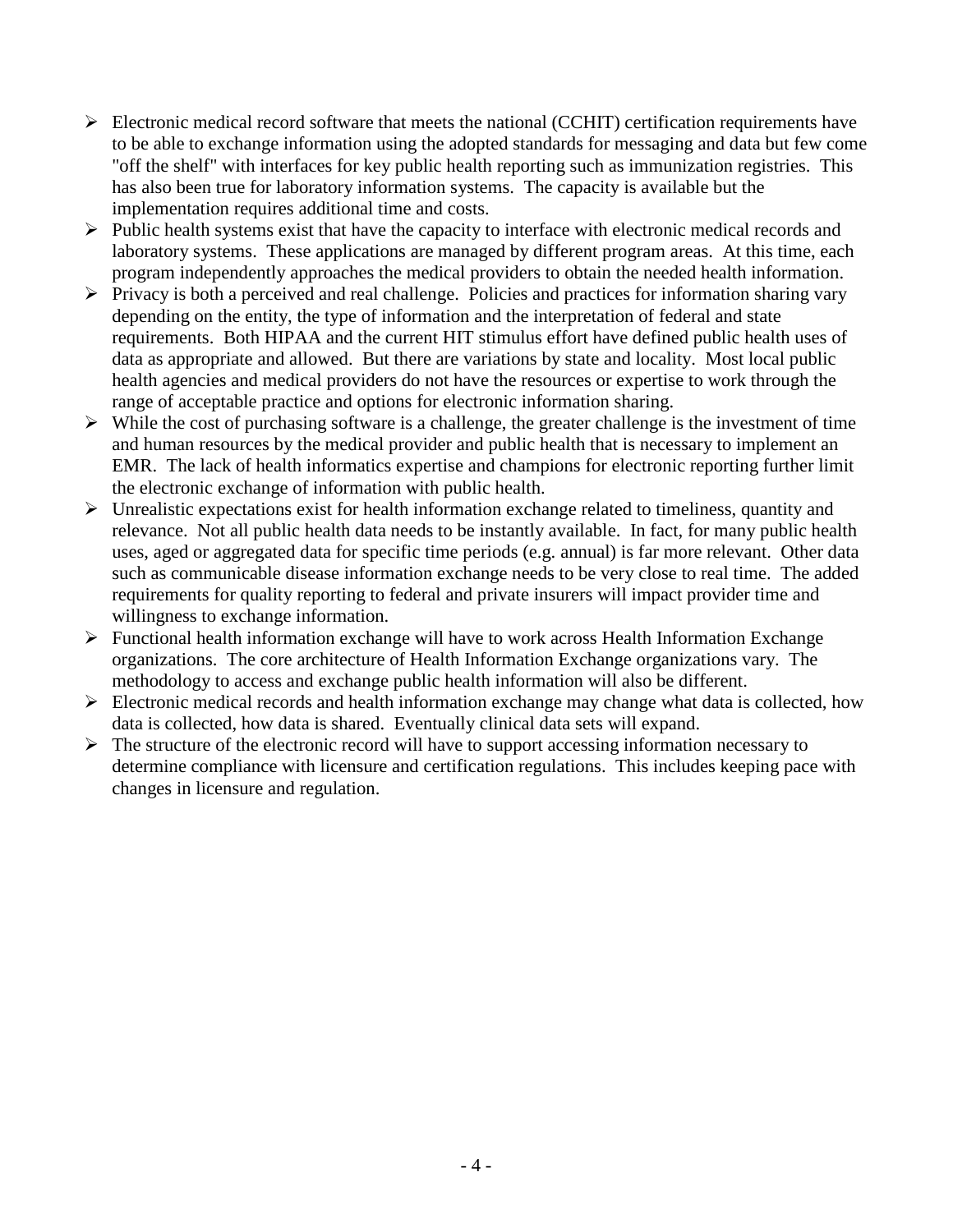#### **APPENDIX**

- TABLE 1: Population (Public) Health Domains with Data types and Nebraska Applications and Databases
- TABLE 2: Meaningful Use Matrix and Potential Value of Public Health in Nebraska
- TABLE 3: Nebraska Public Health Information Technology State of readiness to accept or exchange with EMRs
- Table A: Stage One of Public Health / EMR-S exchange of health information
- Table B: Stage Two of Public Health / EMR-S exchange of health information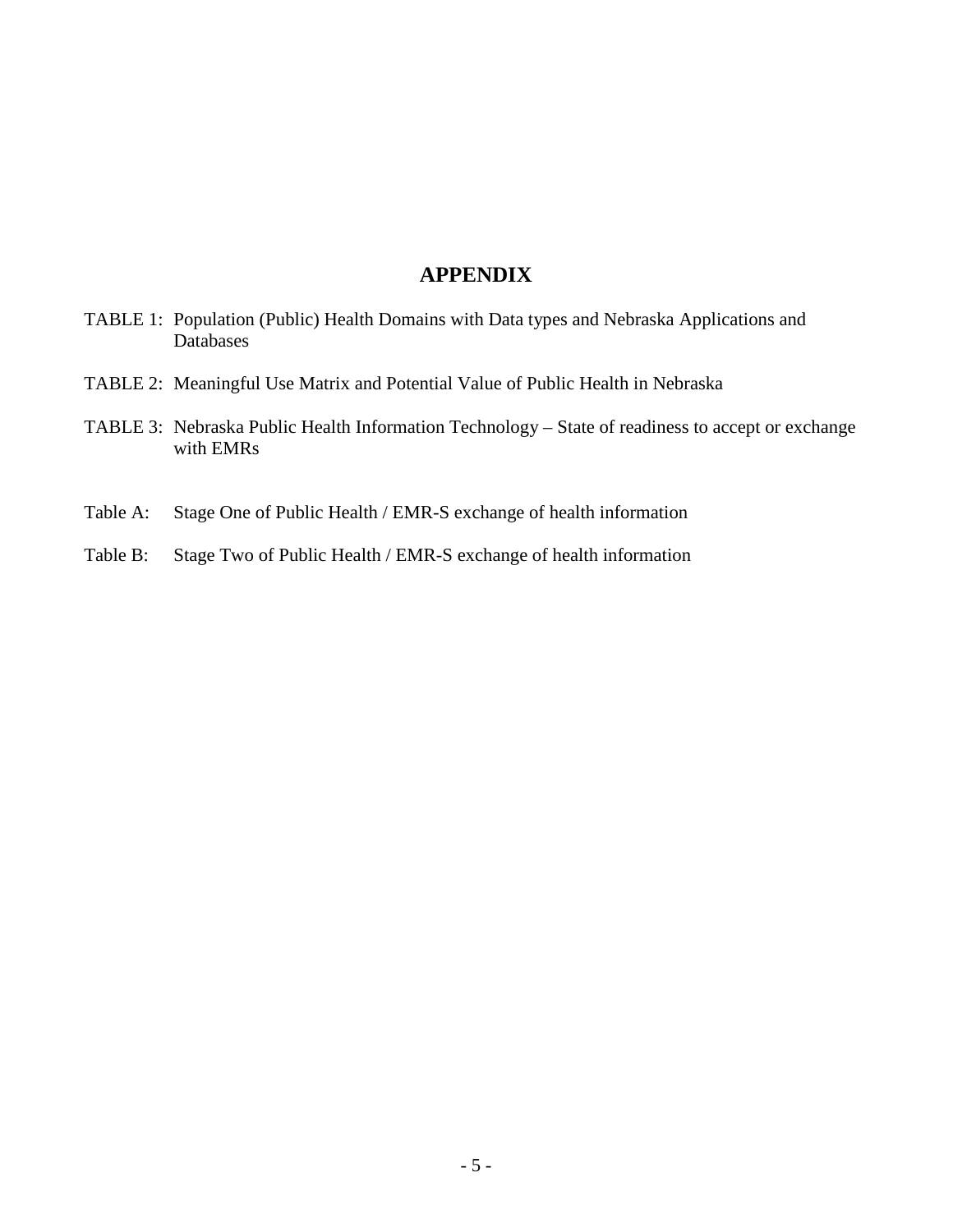| <b>Type of Data</b><br><b>Population</b><br>(based on Minnesota e-Health information)<br>Health<br>(Public Health needs the data)<br>(Public Health has information that can<br><b>Domain</b><br>provide clinical decision support)<br>o Physician advisories regarding events,<br><b>Public Health</b><br>Event detection (outbreaks, epidemics and pandemics)<br>o Lab reportable diseases (State Lab,<br><b>Surveillance</b><br>Notifiable condition reporting (communicable disease,<br>Western NE HIE-N)<br>outbreaks, epidemics, pandemics: what<br>symptoms to look for, recommended<br>o Nebraska Electronic Disease<br>and Response<br>cancer)<br>Surveillance System (NEDSS)<br>Active surveillance<br>treatment protocols<br>o Flu like illness reporting<br>Response management (outbreak management,<br>o Outbreak / response management<br>countermeasure allocation, distribution) |  |
|---------------------------------------------------------------------------------------------------------------------------------------------------------------------------------------------------------------------------------------------------------------------------------------------------------------------------------------------------------------------------------------------------------------------------------------------------------------------------------------------------------------------------------------------------------------------------------------------------------------------------------------------------------------------------------------------------------------------------------------------------------------------------------------------------------------------------------------------------------------------------------------------------|--|
|                                                                                                                                                                                                                                                                                                                                                                                                                                                                                                                                                                                                                                                                                                                                                                                                                                                                                                   |  |
|                                                                                                                                                                                                                                                                                                                                                                                                                                                                                                                                                                                                                                                                                                                                                                                                                                                                                                   |  |
|                                                                                                                                                                                                                                                                                                                                                                                                                                                                                                                                                                                                                                                                                                                                                                                                                                                                                                   |  |
|                                                                                                                                                                                                                                                                                                                                                                                                                                                                                                                                                                                                                                                                                                                                                                                                                                                                                                   |  |
|                                                                                                                                                                                                                                                                                                                                                                                                                                                                                                                                                                                                                                                                                                                                                                                                                                                                                                   |  |
|                                                                                                                                                                                                                                                                                                                                                                                                                                                                                                                                                                                                                                                                                                                                                                                                                                                                                                   |  |
|                                                                                                                                                                                                                                                                                                                                                                                                                                                                                                                                                                                                                                                                                                                                                                                                                                                                                                   |  |
|                                                                                                                                                                                                                                                                                                                                                                                                                                                                                                                                                                                                                                                                                                                                                                                                                                                                                                   |  |
| o Trauma Registry                                                                                                                                                                                                                                                                                                                                                                                                                                                                                                                                                                                                                                                                                                                                                                                                                                                                                 |  |
| o Identification of populations at risk or<br>o Cancer Registry<br><b>Health Status</b><br>Environmental monitoring (asthma levels, air quality)                                                                                                                                                                                                                                                                                                                                                                                                                                                                                                                                                                                                                                                                                                                                                  |  |
| o Parkinson's Registry<br>higher risk for specific problems<br>and disease<br>Collection of health and functional status data of                                                                                                                                                                                                                                                                                                                                                                                                                                                                                                                                                                                                                                                                                                                                                                  |  |
| o Hospital Discharge Data<br>monitoring<br>relevance to communities                                                                                                                                                                                                                                                                                                                                                                                                                                                                                                                                                                                                                                                                                                                                                                                                                               |  |
| o E-code Injury Data<br>Monitoring for environmental hazard and potential                                                                                                                                                                                                                                                                                                                                                                                                                                                                                                                                                                                                                                                                                                                                                                                                                         |  |
| o Birth and Death Registries including<br>environmental risk exposures (lead, asbestos, radiation)                                                                                                                                                                                                                                                                                                                                                                                                                                                                                                                                                                                                                                                                                                                                                                                                |  |
| Newborn screening<br>Monitoring chronic conditions such as obesity or<br>o CODES data (drawn from multiple                                                                                                                                                                                                                                                                                                                                                                                                                                                                                                                                                                                                                                                                                                                                                                                        |  |
| diabetes and their risk factors (diet, physical activity,<br>sources)                                                                                                                                                                                                                                                                                                                                                                                                                                                                                                                                                                                                                                                                                                                                                                                                                             |  |
| smoking)<br>o Nebraska Ambulance Rescue Service<br>Evaluating trends in disease virulence & antimicrobial                                                                                                                                                                                                                                                                                                                                                                                                                                                                                                                                                                                                                                                                                                                                                                                         |  |
| Information System (NARSIS)<br>resistance (including emerging pathogenic agents)                                                                                                                                                                                                                                                                                                                                                                                                                                                                                                                                                                                                                                                                                                                                                                                                                  |  |
| Monitoring mental health status of a population (e.g.                                                                                                                                                                                                                                                                                                                                                                                                                                                                                                                                                                                                                                                                                                                                                                                                                                             |  |
| youth)                                                                                                                                                                                                                                                                                                                                                                                                                                                                                                                                                                                                                                                                                                                                                                                                                                                                                            |  |
| Identify & address needs of vulnerable populations (e.g.                                                                                                                                                                                                                                                                                                                                                                                                                                                                                                                                                                                                                                                                                                                                                                                                                                          |  |
| high-risk pregnant women, mothers, children, frail                                                                                                                                                                                                                                                                                                                                                                                                                                                                                                                                                                                                                                                                                                                                                                                                                                                |  |
| elderly, persons with mental illness and people                                                                                                                                                                                                                                                                                                                                                                                                                                                                                                                                                                                                                                                                                                                                                                                                                                                   |  |
| experiencing health disparities)                                                                                                                                                                                                                                                                                                                                                                                                                                                                                                                                                                                                                                                                                                                                                                                                                                                                  |  |
| Provision of care<br>o Vaccination Guidelines, schedules and<br>Population-<br>o Immunization Registry                                                                                                                                                                                                                                                                                                                                                                                                                                                                                                                                                                                                                                                                                                                                                                                            |  |
| based health<br>o Newborn Screening<br>Identifying populations with barriers to health and related<br>warnings                                                                                                                                                                                                                                                                                                                                                                                                                                                                                                                                                                                                                                                                                                                                                                                    |  |
| o Cancer Registry<br>o Physician advisories regarding events,<br>care / quality<br>services                                                                                                                                                                                                                                                                                                                                                                                                                                                                                                                                                                                                                                                                                                                                                                                                       |  |
| outbreaks, epidemics, pandemics<br>o Parkinson's Disease Registry<br>Identifying health and health-related services<br>improvement                                                                                                                                                                                                                                                                                                                                                                                                                                                                                                                                                                                                                                                                                                                                                                |  |
| o Analysis of quality measures, e.g. hospital<br>o Trauma Registry<br>Assuring the linkage of people to appropriate health and                                                                                                                                                                                                                                                                                                                                                                                                                                                                                                                                                                                                                                                                                                                                                                    |  |
| o Head, Brain and Spinal Injury<br>or ambulatory surgical center acquired<br>related services through coordination of provider services                                                                                                                                                                                                                                                                                                                                                                                                                                                                                                                                                                                                                                                                                                                                                           |  |
| infection rates<br>Registry<br>and development of interventions that address barriers to                                                                                                                                                                                                                                                                                                                                                                                                                                                                                                                                                                                                                                                                                                                                                                                                          |  |
| o Human Inmmunodeficiency Virus<br>care<br>Registry                                                                                                                                                                                                                                                                                                                                                                                                                                                                                                                                                                                                                                                                                                                                                                                                                                               |  |
| Health disparities determinants<br>o Cancer Drug Repository                                                                                                                                                                                                                                                                                                                                                                                                                                                                                                                                                                                                                                                                                                                                                                                                                                       |  |
| Chronic disease management<br>o Information & Referral for Access to                                                                                                                                                                                                                                                                                                                                                                                                                                                                                                                                                                                                                                                                                                                                                                                                                              |  |
| Genomics and population health<br>Care                                                                                                                                                                                                                                                                                                                                                                                                                                                                                                                                                                                                                                                                                                                                                                                                                                                            |  |
| Vaccination programs (e.g. pneumococcal and influenza)<br>Evidenced-based clinical / health care                                                                                                                                                                                                                                                                                                                                                                                                                                                                                                                                                                                                                                                                                                                                                                                                  |  |
| Developing evidence-based guidelines for individual                                                                                                                                                                                                                                                                                                                                                                                                                                                                                                                                                                                                                                                                                                                                                                                                                                               |  |
| episodes and systems of care                                                                                                                                                                                                                                                                                                                                                                                                                                                                                                                                                                                                                                                                                                                                                                                                                                                                      |  |

## **TABLE 1: Population (Public) Health Domains with Data types and Nebraska Applications and Databases**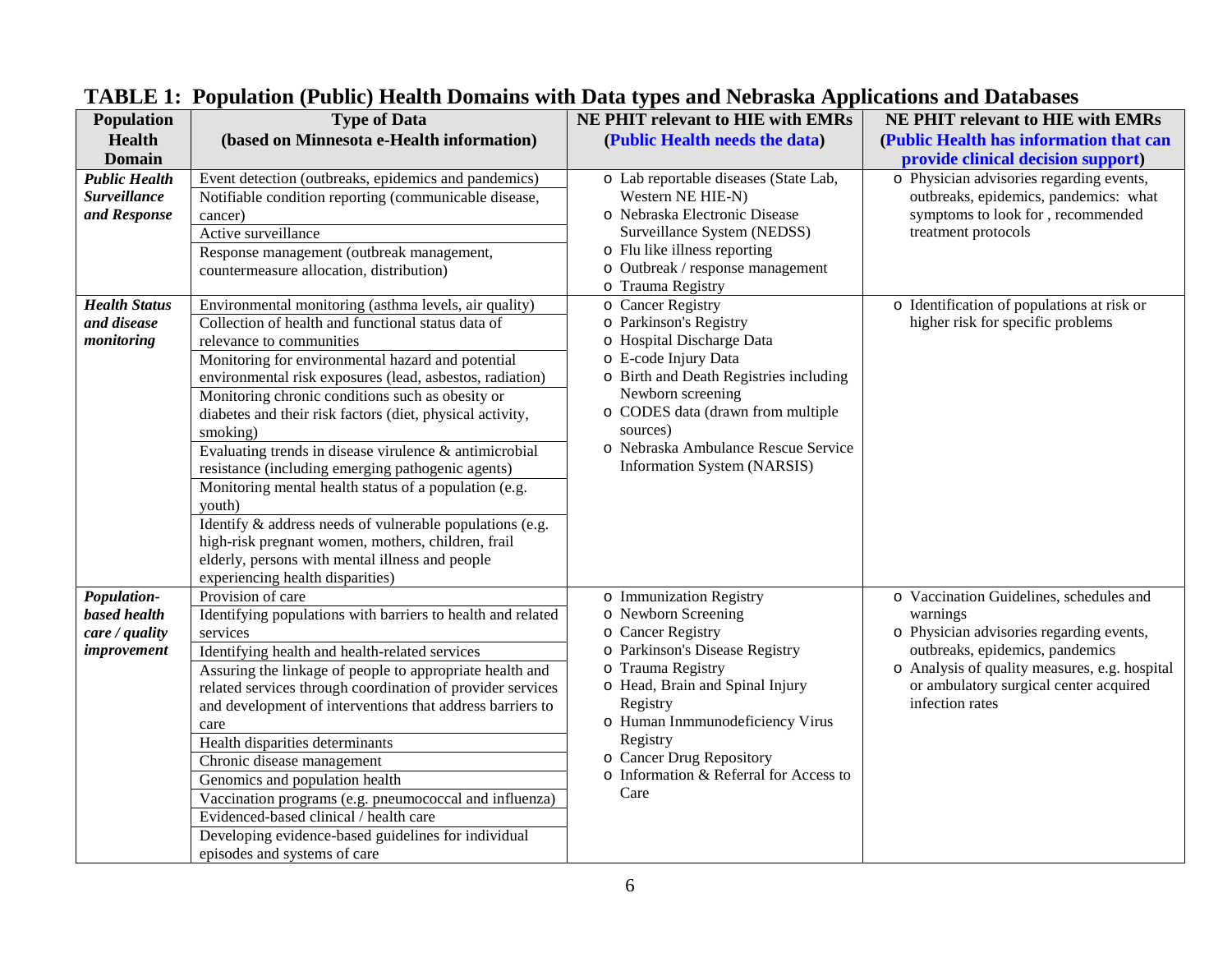| Population             | <b>Type of Data</b>                                                                                                | NE PHIT relevant to HIE with EMRs                    | NE PHIT relevant to HIE with EMRs         |
|------------------------|--------------------------------------------------------------------------------------------------------------------|------------------------------------------------------|-------------------------------------------|
| <b>Health</b>          | (based on Minnesota e-Health information)                                                                          | (Public Health needs the data)                       | (Public Health has information that can   |
| <b>Domain</b>          |                                                                                                                    |                                                      | provide clinical decision support)        |
|                        | Delivering evidence to the point of care (clinical decision                                                        |                                                      |                                           |
|                        | support)                                                                                                           |                                                      |                                           |
|                        | Measuring quality / efficiency for patients, practitioners                                                         |                                                      |                                           |
|                        | and health care systems                                                                                            |                                                      |                                           |
|                        | Measuring disparities in care for defined populations                                                              |                                                      |                                           |
|                        | across specialties and/or care sites                                                                               |                                                      |                                           |
| <b>Health Services</b> | <b>Services</b>                                                                                                    | $\triangleright$ Health care provider registry       |                                           |
| Utilization            | Services utilization                                                                                               |                                                      |                                           |
|                        | Barriers to access to health care                                                                                  |                                                      |                                           |
| Population             | Field-based efforts to foster improvements in public                                                               | $\triangleright$ UNMC studies, e.g. Tracking patient |                                           |
| based research         | health practice and other population health management                                                             | outcomes for individuals released from               |                                           |
|                        | activities                                                                                                         | the Lincoln Regional Center                          |                                           |
|                        | Infrastructure, policies and internal capacity to perform                                                          |                                                      |                                           |
|                        | timely population-based, epidemiologic and economic                                                                |                                                      |                                           |
|                        | analyses and conduct needed health informatics and                                                                 |                                                      |                                           |
|                        | health services research                                                                                           |                                                      |                                           |
|                        | Evaluations to determine the effectiveness of strategies<br>and interventions on health services and systems (e.g. |                                                      |                                           |
|                        | improvements in diabetes health indicators)                                                                        |                                                      |                                           |
|                        | Research to develop indicators to measure disparities in                                                           |                                                      |                                           |
|                        | quality of care                                                                                                    |                                                      |                                           |
|                        | Evaluation of social marketing campaigns designed to                                                               |                                                      |                                           |
|                        | influence health behaviors to identify effective                                                                   |                                                      |                                           |
|                        | communications strategies                                                                                          |                                                      |                                           |
| Health                 | Prevention guidelines (e.g. flu, diabetes, obesity, asthma,                                                        |                                                      | o Currently: Physician Advisories and     |
| education /            | $etc.$ )                                                                                                           |                                                      | published information                     |
| communication          | Vaccination schedules, guidelines and warnings                                                                     |                                                      | o Vaccination schedule, guidelines and    |
| (value added           | Case definitions, syndrome definitions, diagnostic                                                                 |                                                      | warnings                                  |
| from public            | guidelines and criteria                                                                                            |                                                      | o Case definitions, syndrome definitions, |
| health to the          | Notifications of disease outbreaks or environmental                                                                |                                                      | diagnostic guidelines and criteria        |
| provider)              | hazards and potential environmental risks                                                                          |                                                      | o Notifications of disease outbreaks or   |
|                        | Promotion of healthy communities and healthy behaviors                                                             |                                                      | hazards                                   |
|                        | (e.g. physical activity, nutrition, tobacco, alcohol and                                                           |                                                      |                                           |
|                        | other drug use, unintentional pregnancy, sexually                                                                  |                                                      |                                           |
|                        | transmitted diseases, mental health, maternal and child                                                            |                                                      |                                           |
|                        | health and prevention of injury & violence)                                                                        |                                                      |                                           |
|                        | Inform and educate different audiences (e.g. general                                                               |                                                      |                                           |
|                        | public, providers, policy leaders) about creating and                                                              |                                                      |                                           |
|                        | supporting healthy communities and population health                                                               |                                                      |                                           |
|                        | status risk.                                                                                                       |                                                      |                                           |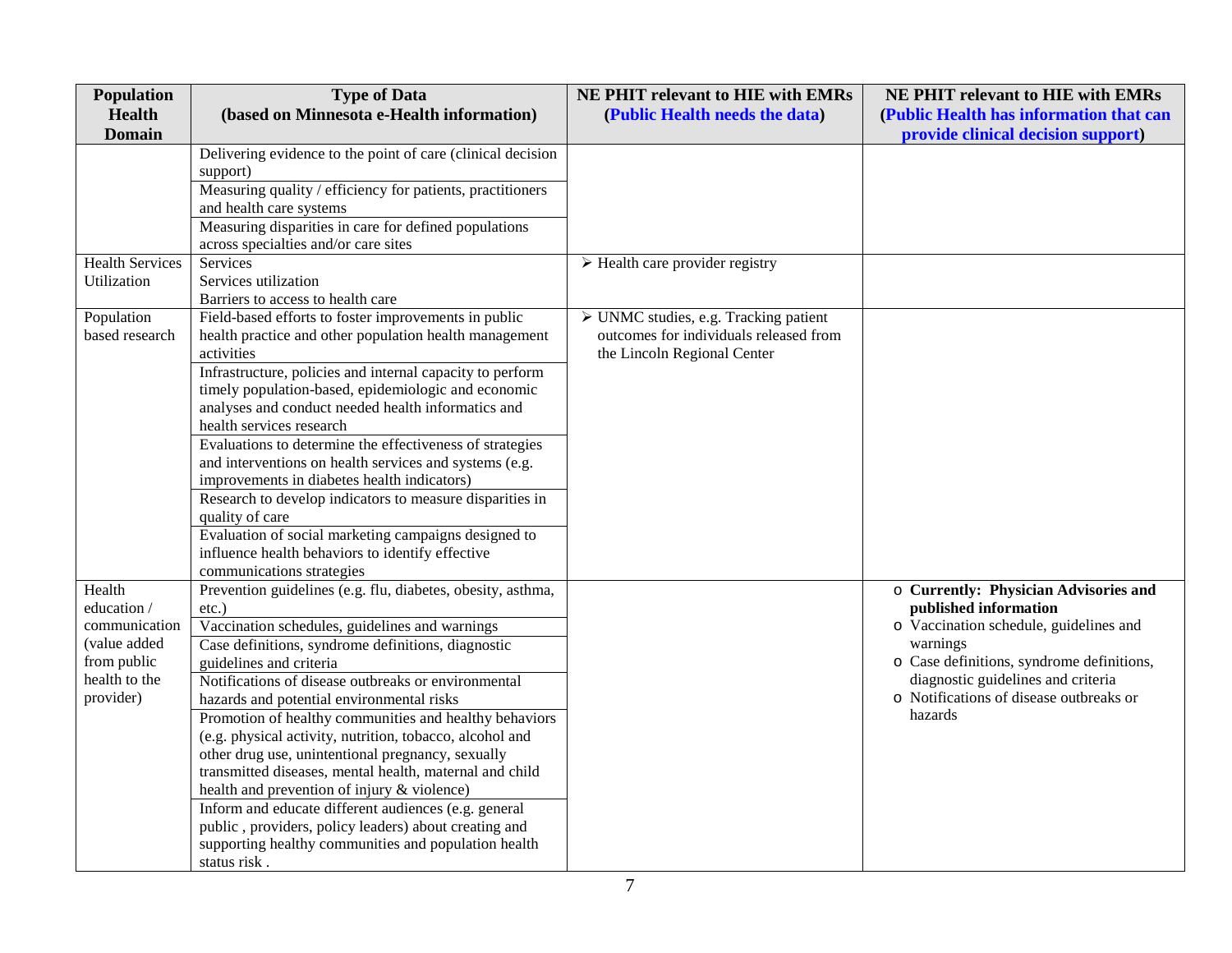| <b>Health</b><br><b>Outcomes /</b><br><b>Policy Priorities</b>                               | <b>Care Goals</b>                                                                                                                                | 2011 Objectives                                                                                                                          | <b>NE PHIT</b><br>resource                                                                                   | 2013 Objectives                                                                                                                                                    | <b>NE PHIT</b><br>resource                                                    | 2015<br><b>Objectives</b>                                                                                          | <b>NE PHIT</b><br>resource |
|----------------------------------------------------------------------------------------------|--------------------------------------------------------------------------------------------------------------------------------------------------|------------------------------------------------------------------------------------------------------------------------------------------|--------------------------------------------------------------------------------------------------------------|--------------------------------------------------------------------------------------------------------------------------------------------------------------------|-------------------------------------------------------------------------------|--------------------------------------------------------------------------------------------------------------------|----------------------------|
| Improve quality,<br>safety, efficiency,<br>and reduce health<br>disparities                  | Report to patient<br>registries for<br>quality<br>improvement,<br>public reporting,<br>etc.                                                      | Generate lists of<br>patients by specific<br>condition to use for<br>quality improvement,<br>reduction of<br>disparities and<br>outreach | Registries<br>-Cancer<br>-Trauma<br>-Parkinson's<br>Reports could be<br>generated by<br><b>Public Health</b> | <b>Provide Clinical</b><br>decision support at<br>the point of care<br>Report to external<br>disease (e.g. cancer)<br>or device registries                         | Physician's<br>advisories<br>Registries<br>-Cancer<br>-Trauma<br>-Parkinson's | Implement<br>clinical decision<br>support for<br>national high<br>priority<br>conditions                           |                            |
| Improve population<br>and public health                                                      | Communicate with<br>public health<br>agencies                                                                                                    | Submit electronic<br>data to immunization<br>registries where<br>required and accepted                                                   | $\overline{\text{NE}}$<br>Immunization<br>Registry                                                           | Receive<br>immunization<br>histories and<br>recommendations<br>from immunization<br>registries                                                                     | -Immunization<br>Registry<br>-Vaccine<br>schedule,<br>guidelines,<br>warnings | Use of<br>epidemiologic<br>data                                                                                    | PH<br>Epidemiologists      |
|                                                                                              |                                                                                                                                                  | Provide electronic<br>submissions of<br>reportable lab results<br>to public health<br>agencies                                           | <b>NEDSS</b><br>State Lab                                                                                    | Receive health alerts<br>from public health<br>agencies                                                                                                            | Physician<br>advisories                                                       | Automated real-<br>time surveillance<br>(adverse events,<br>near misses,<br>disease<br>outbreaks,<br>bioterrorism) |                            |
|                                                                                              |                                                                                                                                                  | Provide electronic<br>syndrome<br>surveillance data to<br>public health<br>agencies according to<br>applicable law and<br>practice       | Flu-like illness<br>surveillance pilot<br>project                                                            | Provide sufficiently<br>anonymized<br>electronic syndrome<br>surveillance data to<br>public health<br>agencies with<br>capacity to link to<br>personal identifiers |                                                                               | Clinical<br>dashboards<br>Dynamic and Ad<br>Hoc quality<br>reports                                                 |                            |
| Ensure adequate<br>privacy and security<br>protections for<br>personal health<br>information | --Ensure privacy<br>and security<br>protections for<br>confidential<br>information<br>--Provide<br>transparency of<br>data sharing to<br>patient |                                                                                                                                          |                                                                                                              | Use summarized or<br>de-identified data for<br>reporting data for<br>population health<br>purposes (e.g. public<br>health, quality<br>reporting and<br>research)   |                                                                               |                                                                                                                    |                            |

## **TABLE 2: Meaningful Use Matrix and Potential Value of Public Health in Nebraska**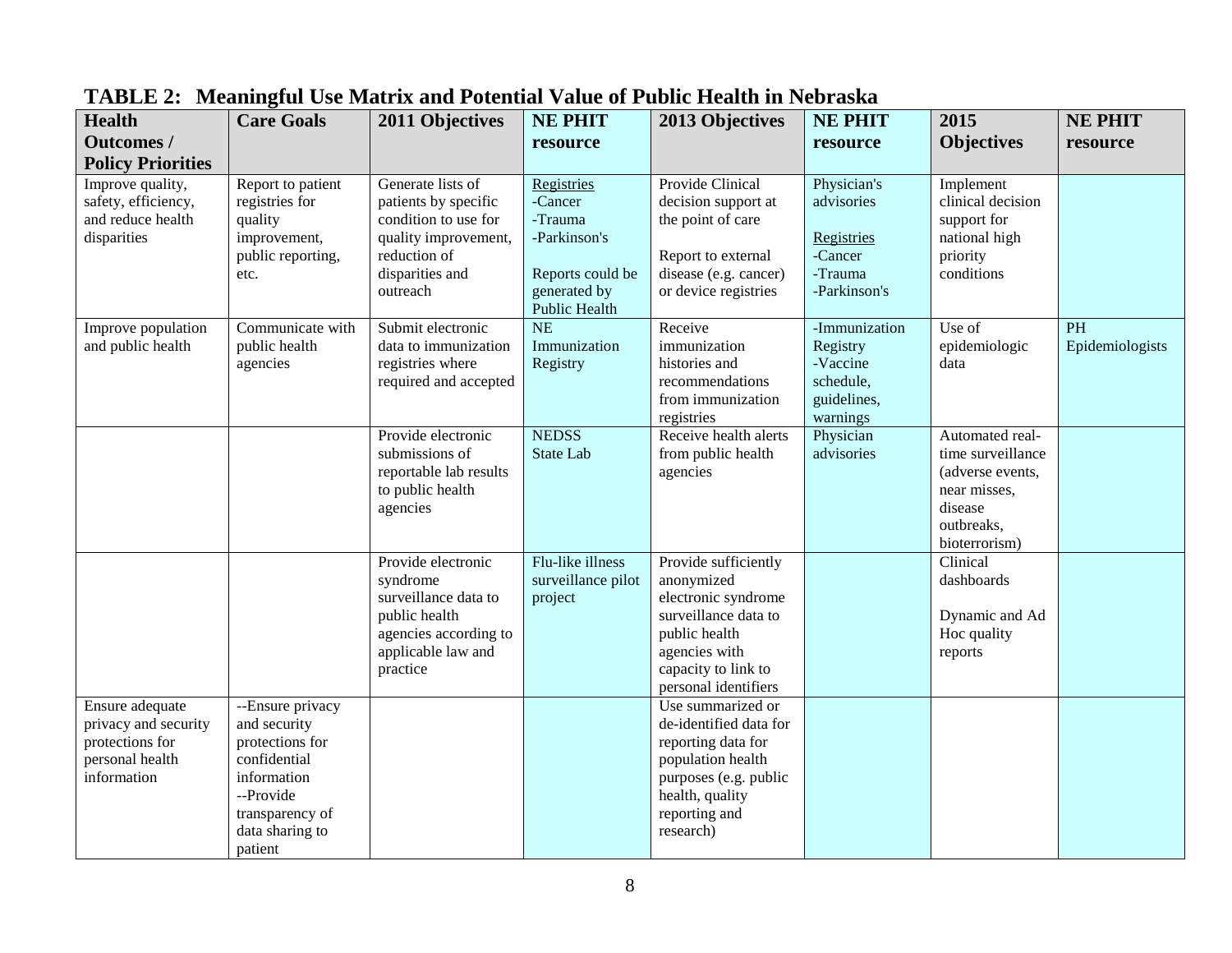| <b>NE PHIT Application</b>                                       | State of readiness to accept or exchange with EMRs                                                                                                                                                                                                              | <b>Comments</b>                                                                                                                                                                                                                                                                                                                                        |
|------------------------------------------------------------------|-----------------------------------------------------------------------------------------------------------------------------------------------------------------------------------------------------------------------------------------------------------------|--------------------------------------------------------------------------------------------------------------------------------------------------------------------------------------------------------------------------------------------------------------------------------------------------------------------------------------------------------|
| Lab reportable disease (State Lab, Western NE HIE-N0             | o Exchanges data electronically with EMR: receive orders<br>and transmit results using HL7 lab messaging<br>o Has web-based entry and report capabilities for providers                                                                                         | Identifiable information                                                                                                                                                                                                                                                                                                                               |
| Nebraska Electronic Disease Surveillance System (NEDSS)          | o Currently receives reportable disease information from<br>selected laboratories electronically                                                                                                                                                                | PHIN (Public Health Information Network)<br>compliant system<br>Identifiable information                                                                                                                                                                                                                                                               |
| Influenza -like illness reporting (ILI)                          | State HHS (Public Health Program) is piloting obtaining<br>influenza-like illness reporting from physician providers.<br>Created a simple case definition and identified the data fields<br>needed<br>Pilot tested with 12 outpatient clinics in Douglas County | o Data received imported into a data set<br>that the public health agency uses to<br>analyze influenza prevalence<br>o Limited data set (aggregate-but does<br>not meet the HIPAA guidelines for<br>completely de-identified information)<br>o In future will face challenge of<br>measuring/monitoring the quality of the<br>data from varied sources |
| Outbreak / response management                                   | State and local public health agencies reviewing the options<br>available for Outbreak and Response Management.                                                                                                                                                 | o CDC-developed Outbreak Management<br>System (OMS) is the likely choice.<br>OMS is designed to interface easily with<br>NEDSS systems but the potential for<br>exchange with EMRs has not been<br>evaluated yet.<br>Identifiable information                                                                                                          |
| <b>Trauma Registry</b>                                           | Receive data electronically on disk, extract data and load into<br>$\circ$<br>database                                                                                                                                                                          | o Information currently comes primarily<br>from hospitals<br>o Future plans include expansion to pre<br>and post hospital providers such as EMS<br>and rehabilitation providers<br>o Identifiable information                                                                                                                                          |
| Nebraska Ambulance Rescue Service Information System<br>(NARSIS) | > See description of CODES DATA SET under hospital section<br>at end of table<br>$\triangleright$ EMS service utilization and quality of care review                                                                                                            | > Data received via patient care reports<br>from ambulance and EMS (pre-hospital)<br>providers                                                                                                                                                                                                                                                         |
| <b>Cancer Registry</b>                                           | Receives data electronically, hospitals send on disk, Registry<br>extracts data and loads into the database<br>Currently working with at least one physician provider to<br>obtain data from EMR                                                                | Identifiable information                                                                                                                                                                                                                                                                                                                               |
| <b>Chronic Disease Registries</b>                                | Currently no chronic disease registries in Nebraska                                                                                                                                                                                                             | A number of groups have been discussing<br>the need for Asthma and Diabetes<br>Registries over recent years                                                                                                                                                                                                                                            |
| Death registry                                                   | o Data is primarily received from funeral directors, coroners,<br>hospitals                                                                                                                                                                                     | o No plans at present to interface with<br>EMRs. Given the primary data sources,                                                                                                                                                                                                                                                                       |

## **TABLE 3: Nebraska Public Health Information Technology – State of readiness to accept or exchange with EMRs**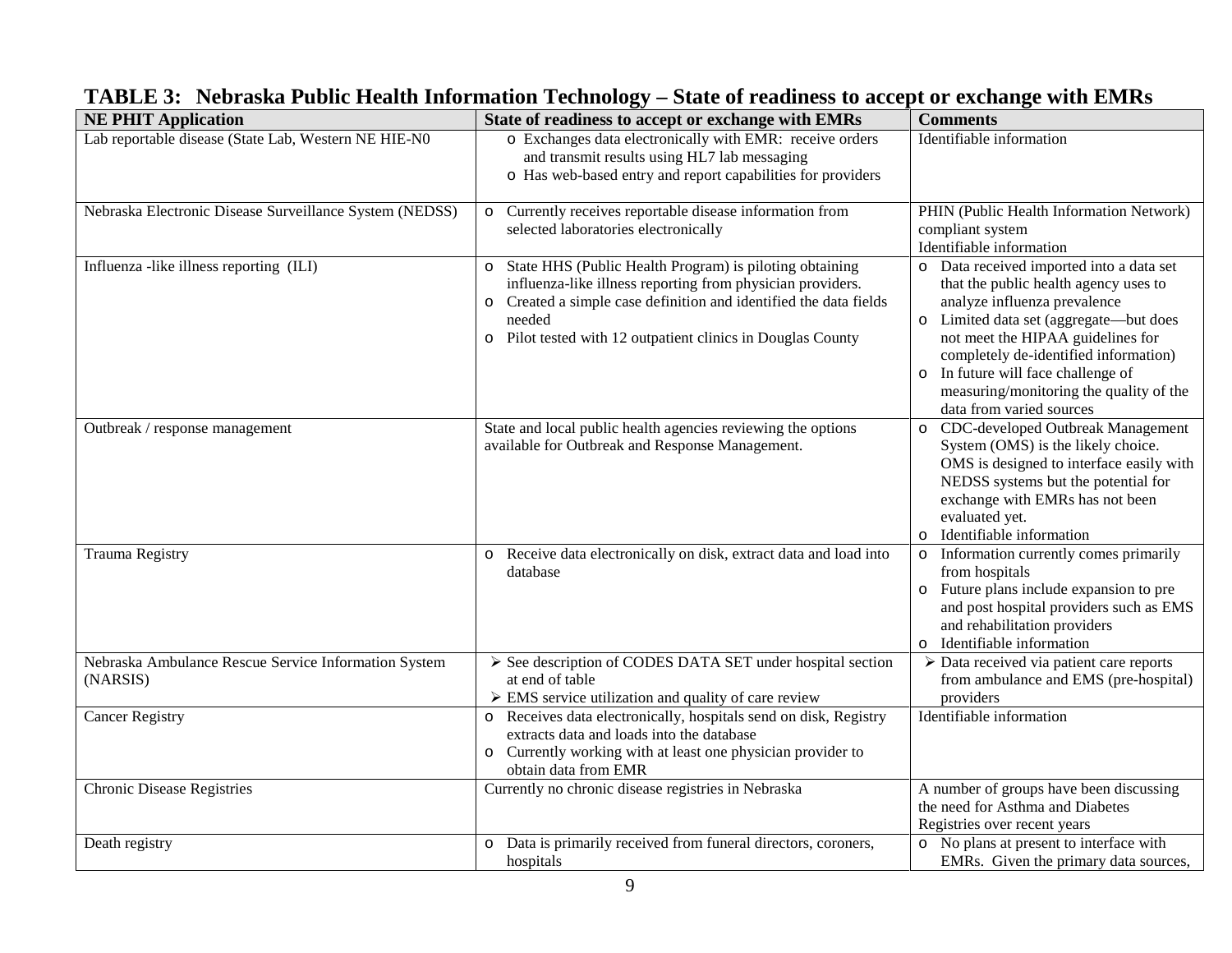| <b>NE PHIT Application</b>                                                                                                     | State of readiness to accept or exchange with EMRs                                                                                                                                                                                                         | <b>Comments</b>                                                                                                                                                                                                                                                                                           |  |  |  |
|--------------------------------------------------------------------------------------------------------------------------------|------------------------------------------------------------------------------------------------------------------------------------------------------------------------------------------------------------------------------------------------------------|-----------------------------------------------------------------------------------------------------------------------------------------------------------------------------------------------------------------------------------------------------------------------------------------------------------|--|--|--|
|                                                                                                                                | Users log in and enter directly into State Vital Statistics<br>$\circ$                                                                                                                                                                                     | this is unlikely to be a priority                                                                                                                                                                                                                                                                         |  |  |  |
|                                                                                                                                | database                                                                                                                                                                                                                                                   | o Identifiable information                                                                                                                                                                                                                                                                                |  |  |  |
| Nebraska Immunization Registry                                                                                                 | Users can access via web and enter, look-up and get reports<br>$\circ$<br>LLCHD will have 2-way data exchange with the registry<br>(currently in process)                                                                                                  | o The Registry has the potential to provide<br>clinical decision support in the future in<br>the form of vaccine schedules,<br>recommendations and warnings.<br>o Identifiable information                                                                                                                |  |  |  |
| Information & Referral for Access to Care                                                                                      | Medicaid provides and tracks provider and plan assignments<br>for Medicaid eligible participants<br>Information and Referral agencies track some barriers to<br>$\circ$<br>obtaining health care                                                           | These are primarily managed by non-health<br>care agencies. Service Point is used for<br>Homeless Providers in Lancaster County<br>and for the Panhandle Partnership for<br>Health and Human Services                                                                                                     |  |  |  |
| Physician advisories: events, outbreaks, epidemics,<br>pandemics: what symptoms to look for recommended<br>treatment protocols | E-mail, fax and mailed communications from local health<br>$\circ$<br>departments to physicians and other providers<br>Advisories may include:<br>Case definitions<br>$\circ$<br>At risk population groups<br>$\circ$<br>Recommended treatment / protocols | The information for clinical decision<br>support is available, can Public Health<br>provide it in an electronic format that could<br>be integrated into the decision support tools<br>in the EMR. (These are 2013 and 2015<br>goals and neither Public Health or most<br>EMRs are capable at this time.)  |  |  |  |
| Identification of populations at risk or higher risk for specific<br>problems                                                  | Physicians Advisories<br>$\circ$<br><b>Public Health Community Health Status Reports</b><br>o Public Health Community Health Planning                                                                                                                      | Written information, graphs, reports                                                                                                                                                                                                                                                                      |  |  |  |
| Vaccination Guidelines, schedules and warnings                                                                                 | CDC publishes and makes available vaccine schedule<br>$\circ$<br>algorithms that can be incorporated into EMRs<br>State Immunization Registry available on line to users and<br>implements the vaccine schedule information and guidelines                 | The information for clinical decision<br>support is available, can Public Health<br>provide it in an electronic format that could<br>be integrated into the decision support tools<br>in the EMR. (These are 2013 and 2015<br>goals and neither Public Health or most<br>EMRs are capable at this time.)  |  |  |  |
| Case definitions, syndrome definitions, diagnostic guidelines<br>and criteria                                                  | Physician advisories regarding events, outbreaks, etc. contain<br>$\circ$<br>this information – written form<br>Flu-like illness surveillance is prototype of extracting EMR<br>$\circ$<br>information based on case and syndrome definitions              | The information for clinical decision<br>support is available, can Public Health<br>provide it in an electronic format that could<br>be integrated into the decision support tools<br>in the EMR. (These are 2013 and 2015)<br>goals and neither Public Health or most<br>EMRs are capable at this time.) |  |  |  |
| Notifications of disease outbreaks or hazards                                                                                  | Physician advisories regarding events, outbreaks, etc. contain this                                                                                                                                                                                        |                                                                                                                                                                                                                                                                                                           |  |  |  |
| information - written form                                                                                                     |                                                                                                                                                                                                                                                            |                                                                                                                                                                                                                                                                                                           |  |  |  |
| DATA OBTAINED FROM HOSPITALS (Nebraska Hospital Association)                                                                   |                                                                                                                                                                                                                                                            |                                                                                                                                                                                                                                                                                                           |  |  |  |
| Inpatient data set and ER data set                                                                                             | Includes Zip code, patient county information, and dates of service                                                                                                                                                                                        | Provided Annually to NDHHSS                                                                                                                                                                                                                                                                               |  |  |  |
| Neb. Rev. Stat. §81-676 through 81-680.                                                                                        | with other administrative claim information (Limited data set)                                                                                                                                                                                             | Provided periodically to LLCHD and                                                                                                                                                                                                                                                                        |  |  |  |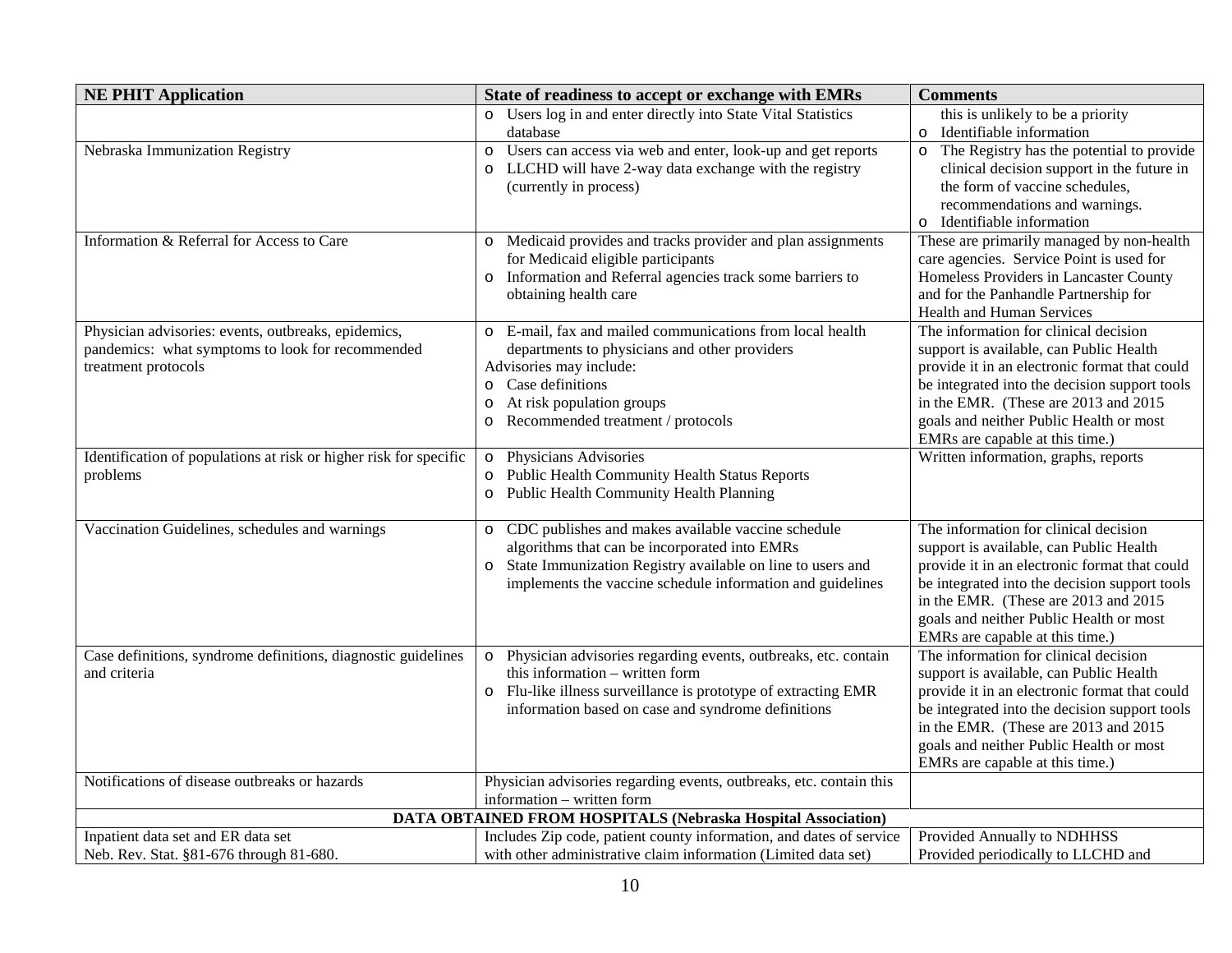| <b>NE PHIT Application</b>                                                                                               | State of readiness to accept or exchange with EMRs                                                                                                                                                                                                                                                                                                                                                                                              | <b>Comments</b>                                                                                                                                                                  |
|--------------------------------------------------------------------------------------------------------------------------|-------------------------------------------------------------------------------------------------------------------------------------------------------------------------------------------------------------------------------------------------------------------------------------------------------------------------------------------------------------------------------------------------------------------------------------------------|----------------------------------------------------------------------------------------------------------------------------------------------------------------------------------|
|                                                                                                                          |                                                                                                                                                                                                                                                                                                                                                                                                                                                 | <b>DCHD</b>                                                                                                                                                                      |
| <b>CODES</b> (Crash Outcome Data Evaluation System)                                                                      | From the hospitals (limited data set) includes Zip code, patient<br>county information, and dates of service with other administrative<br>claim information; data also comes from Death Registry,<br><b>NARSIS</b> database and Accident Reports.                                                                                                                                                                                               | o Provided annually to NDHHSS<br>o Identifiable information to state initially,<br>the state matches to other data sets then<br>strips identifiers down to a limited data<br>set |
| Injury Data (Injury Registry)<br>Neb. Rev. Stat.71-2078 to 71-2082 and governed by<br>regulations 186 NAC 3.             | E-Code Data Set from hospitals includes Zip code, patient county<br>information, dates of service, and patient date of birth with other<br>administrative claim information (limited data set)                                                                                                                                                                                                                                                  | o Provided monthly to NDHHSS with<br>annual update<br>o Provided periodically to LLCHD and<br><b>DCHD</b>                                                                        |
| HBSI (Head, Brain and Spinal Injury Registry<br>Neb. Rev. Stat.81-653 to 81-661 and governed by regulations<br>186 NAC 2 | includes patients name, social security number, date of birth, Zip<br>code, patient county information, and dates of service with other<br>administrative claim information. (Limited data set)                                                                                                                                                                                                                                                 | Provided monthly to NDHHSS with annual<br>update                                                                                                                                 |
| ASC (Ambulatory Surgery Center) data<br>Neb. Rev. Stat. § 81-6,111 to 81-6,119 and governed by<br>regulations 186 NAC 6  | The hospital based ASC data set includes, Zip code, patient county<br>information, dates of service with other administrative claim<br>information. (Limited data set)                                                                                                                                                                                                                                                                          | Provided annually to NDHHSS                                                                                                                                                      |
| Human Immunodeficiency Virus Registry (HIV)<br>Neb. Rev. Stat.71-532                                                     | Includes patient name, medical record number, date of birth, city,<br>patient county information, dates of service with other<br>administrative claim information. (Limited data set)                                                                                                                                                                                                                                                           | Provided annually to NDHHSS                                                                                                                                                      |
| Parkinson Disease Registry<br>Rev. Stat.81-697 to 81-6,110 governed by regulations 186<br>NAC <sub>4</sub>               | Hospital based data set includes patient name, date of birth,<br>street, city, dates of service with other administrative claim<br>information. (Limited data set)<br>Registry also receives information from pharmacies who<br>$\circ$<br>report patients filling prescriptions for Parkinson's<br>medications (electronic—disk and paper)<br>Registry follows up with physicians (phone / mail) to<br>confirm and expand pharmacy information | Hospital data set Provided quarterly to<br>$\circ$<br><b>NDHHSS</b>                                                                                                              |
| Birth registry<br>Newborn Screening                                                                                      | Data is primarily received from hospitals<br>Hospitals log in and enter directly into the State Vital Statistics<br>$\circ$<br>database on daily basis<br>Part of Birth registry                                                                                                                                                                                                                                                                | o No plans at present to interface with<br>EMRs. Given the primary data sources,<br>this is unlikely to be a priority<br>Identifiable information<br>$\circ$                     |
|                                                                                                                          |                                                                                                                                                                                                                                                                                                                                                                                                                                                 |                                                                                                                                                                                  |

#### **GLOSSARY:**

NE = Nebraska PHIT = Public Health Information Technology HIE = Health Information Exchange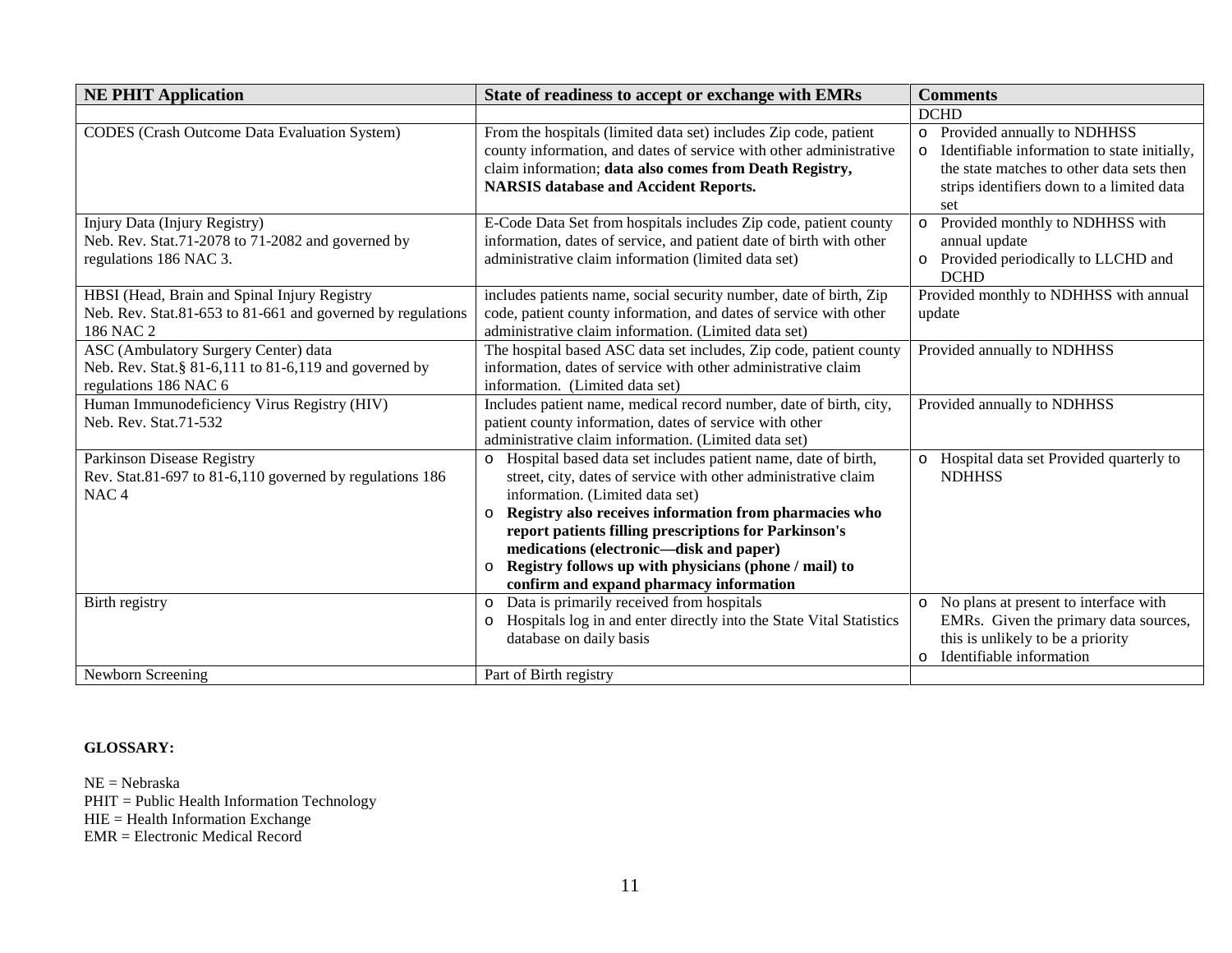| <b>Public Health Data</b><br><b>System</b> | <b>Maturity</b>                                                                                                                                                                            | <b>Benefit to Provider</b>                                                                                                                                                                                                        | Type of exchange                                                                                                                                                                                                                                                                                                                                                                  |
|--------------------------------------------|--------------------------------------------------------------------------------------------------------------------------------------------------------------------------------------------|-----------------------------------------------------------------------------------------------------------------------------------------------------------------------------------------------------------------------------------|-----------------------------------------------------------------------------------------------------------------------------------------------------------------------------------------------------------------------------------------------------------------------------------------------------------------------------------------------------------------------------------|
| Nebraska<br>Immunization<br>Registry       | State implemented the<br>registry in June 2008.<br>Use in other states<br>includes receiving<br>immunization information<br>from HIEs and EMR-S                                            | Meets the state and<br>national requirement to<br>report immunizations to<br>public health<br>Provider has access to the<br>patient's immunization<br>history and to<br>recommendations for<br>vaccine schedule and<br>guidelines | $\triangleright$ Patient identified health data<br>$\triangleright$ Real time or near real time exchange<br>$\triangleright$ One way reporting from provider<br>$\triangleright$ Two way—history from registry;<br>reporting of immunizations given from<br>provider                                                                                                              |
| Reportable diseases                        | State implemented the<br>Nebraska Electronic<br>Disease Surveillance<br>System in . It is currently<br>receiving data<br>electronically from<br>laboratories and hospitals                 | Meets state and national<br>requirements to report<br>cases of communicable<br>diseases and specific                                                                                                                              | $\triangleright$ Patient identified health data<br>$\triangleright$ Real time or near real time exchange<br>$\triangleright$ One way reporting from provider<br>$\triangleright$ Long term two way with health alert<br>information from public health                                                                                                                            |
| Syndromic<br>surveillance                  | <b>State and Douglas County</b><br>have piloted a influenza-<br>like symptoms reporting<br>from EMR systems; the<br>state is now expanding the<br>pilot to other providers in<br>the state | Meet state and national<br>requirements to identify<br>emerging diseases and<br>trends                                                                                                                                            | $\triangleright$ Aggregate data with individual patient<br>information removed but with ability to<br>re-link to personal identifiers<br>$\triangleright$ One way reporting from provider<br>$\triangleright$ Daily or weekly (close to real time in<br>outbreak or pandemic situation)<br>$\triangleright$ Long term two way with health alert<br>information from public health |

# **Table A: Stage One of Public Health / EMR-S exchange of health information**